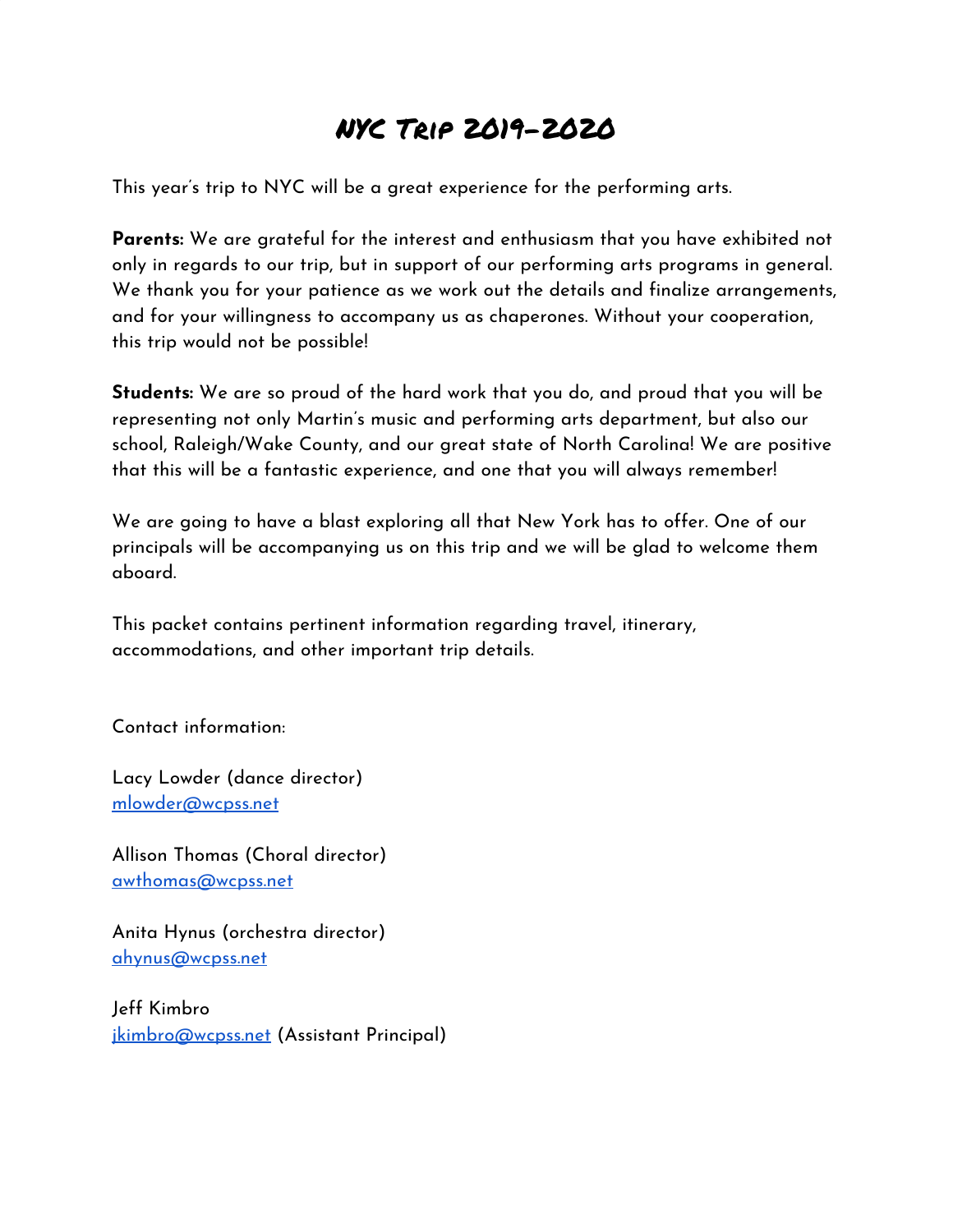# CHAPERONE RESPONSIBILITIES

Field trips with middle school students, and particularly overnight field trips with middle school students, would not be possible or successful without the aid and support of responsible chaperone volunteers. Thank you for your participation and help in making our trip a success!

Students and chaperones alike must understand that chaperones are representatives of both Martin Middle and, by extension, WCPSS, therefore chaperones must receive clearance to be a volunteer. Although we certainly want chaperones to enjoy the trip as well, the chaperone's primary responsibility is to ensure the safety and well-being of the students in their group while away from school property.

- ❏ You may not consume any alcohol on this trip and/or any tobacco products (including cigarettes/e-cigarettes). It is strictly prohibited.
- ❏ We will also have text check in's on the drive down and up
- ❏ Chaperones must remain present with students at all times on bus and at NYC sites.
- ❏ You are free to sight-see on your own during student workshops.
- ❏ You must adhere to school policies and procedures

At a place as large as NYC, it is easy for students and adults alike to get caught up in the excitement of exploring a particular attraction of interest or area without first informing the rest of their group. At no point should any Martin Middle school student be ANYWHERE without their chaperone. IF at any time a student becomes separated from their chaperone for any reason, the chaperone and student should immediately call their director.

# **Check-ins**

When getting ready at the hotel each morning, chaperones are asked to check-in with their director via text or call. Chaperones will have periodic check-ins throughout the day in person and via text. A final check-in should be made when settled in the hotel room for the night. Neither students or chaperones are allowed to use hotel pool or be in the pool area.

"Room checks" will occur each night starting at 10:30pm, with lights out at 11pm. All chaperones and groups are asked to be settled into rooms no later than 10:30pm.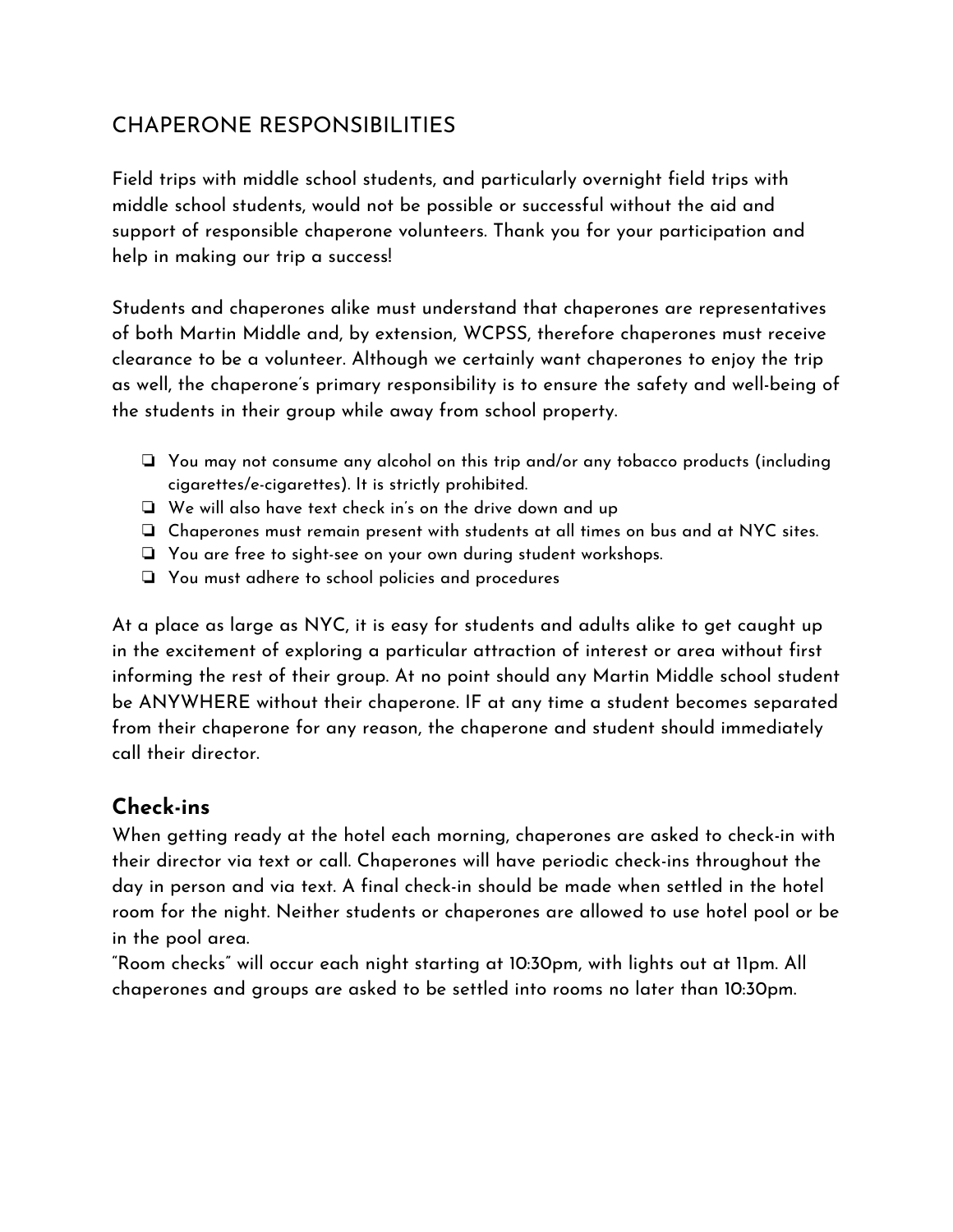#### GENERAL TRIP RULES

All Wake County Public School rules and policies are in effect during the trip. No excessively short shorts, skirts, or t-shirts or any other clothing displaying profane or offensive language or symbols. School faculty reserve the right to request that a student or chaperone change into clothing that is more appropriate if the original clothing is in violation of dress code. The use of alcohol and/or any tobacco products (cigarettes/e-cigarettes) by students or chaperones is strictly prohibited.

#### DEVICES AND MEDIA

It has been communicated that any media consumed during the trip (even on personal devices) must adhere to WCPSS policies. Students should use discretion in choosing appropriate content. Parents will be contacted if any issues arise.

#### DEPARTURE, ARRIVAL, AND BUS TRAVEL

All students and chaperones should plan to be in the front parking lot of Martin Middle by 4am on Thursday February 20th. We will depart promptly at 5:00am, but it is essential that you are there one hour earlier so that we have adequate time to call roll, load luggage, and complete other pre-departure tasks. If you are running late for any reason (car trouble, personal issue, etc) please call your director before 4:45, if you are not on the bus by 5:00, and you have not called to alert us of your situation, the bus will depart without you, and a trip refund will not be issued.

The trip to New York will be approximately 10 hours (not including food/rest stops) so please dress comfortably. Dressing in layers is advised, as the temperature will be cold when we leave that morning and almost certain even colder in NYC. The bus may be cool, so be sure to bring a blanket, a sweater or light jacket for the ride. To ensure adequate space for everyone, each person is limited to only one carry on bag on the bus. All other bags must be placed under the bus with the rest of the luggage. Coolers for drinks must be small enough to fit in your lap, under you seat, or in the overhead storage compartment. Be sure that your carry-on bag contains all that you will need for the bus ride, i.e. any books, games, medications, snacks, etc., as you will not be able to access your suitcases/luggage under the bus until after we check in to the hotel that afternoon.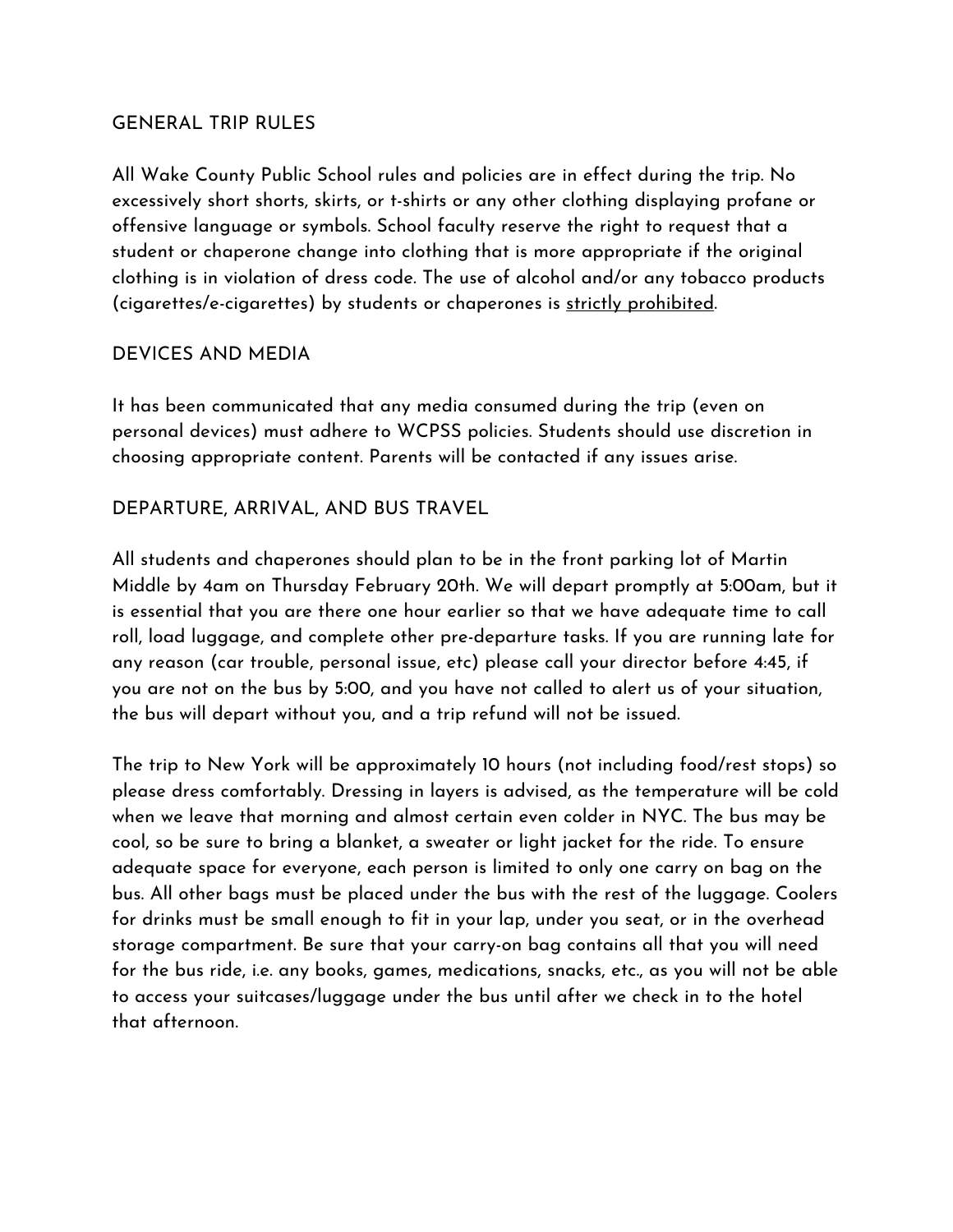Although we will be traveling during the day, it is a good idea to get some rest while on the bus, so that you will be refreshed and energized once we arrive in New York! We will be requiring that between 5am and 9am (or until breakfast time) that we have quiet hours on the bus so that people can sleep. If you wish, you may bring an entertainment device for the road. All such devices are your personal responsibility to keep up with, and Martin Middle School cannot be held responsible for lost items. Our bus is equipped with a bus-wide DVD player and TV, and students may bring DVD"s to share, if they wish. All DVD's must receive prior approval from your child's director.

**Parents/guardians that are not accompanying their student(s) on the trip will receive a phone call or text message from their students (and a Remind text from their director) on Thursday when we are approximately one hour away from NYC and when we have arrived. There will also be a message when we are leaving NYC Sunday morning and when we are an hour away from Raleigh. Directors will be accessible throughout the trip via Remind texts.**

#### BUS RULES

- Please be courteous and polite to our driver. They will be transporting us over 1200 miles round trip and driving for almost 10 hours straight down and 10 hours back. The least we can do is be polite and keep noise to a minimum so that they can concentrate.
- You may use your devices to play music or watch videos but you may only use them with headphones. It is your responsibility to keep up with these items, the chaperones/teachers/Martin Middle are not responsible for lost/damaged items.
- Please be sure to use the bus restroom only for emergencies. We plan to take periodic rest breaks and you should plan to use the facilities at those times.
- Food and beverages are allowed, but please keep food/drink items to sizes and quantities that can be easily stowed in a backpack or carry-on bag. \*\*\*all drinks must have a closeable, sealable, spill-proof lid
- Stay in your seat while the bus is in motion. If you need to get up for any reason, including to throw something away or use the restroom, always ask parent/chaperone first.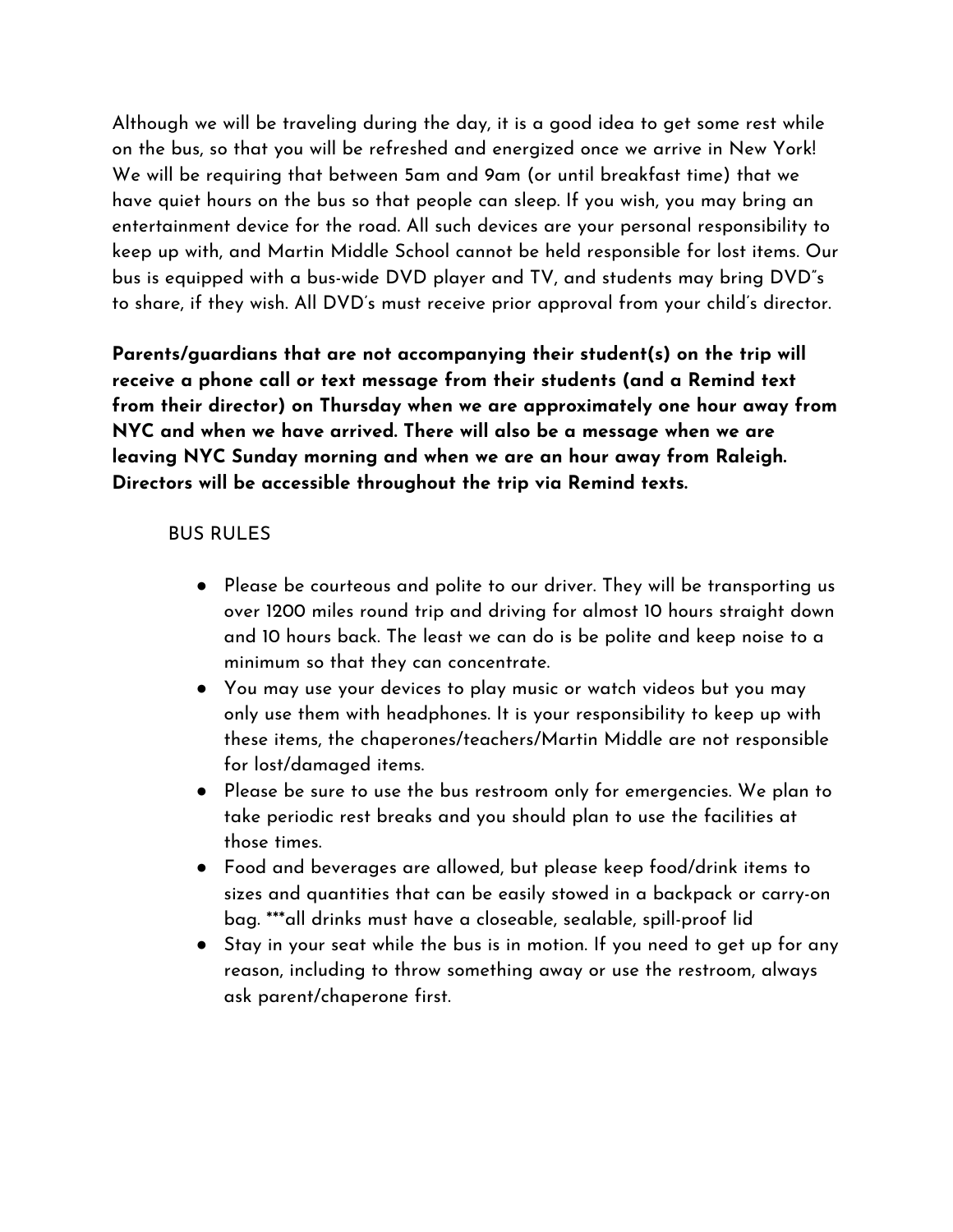## LUGGAGE GUIDELINES

- $\triangleright$  All luggage will be stored under the bus, and due to space limitations, each person on the bus is permitted one suitcase (any size) and one carry-on bag (backpack size or smaller).
- $\triangleright$  Your suitcase will NOT be available to you during travel, even at rest stops, so please keep any necessary items(food, medication, etc) that you will need during the ride in your carry-on bag.
- $\triangleright$  All luggage should be clearly marked with your name and "Martin" Middle/Raleigh NC" on the outside using luggage tags.

## HOTEL RULES AND GUIDELINES

- $\rightarrow$  Please do not use the telephone in your hotel room except room to room or front desk calls. All other calls should be made on a personal phone. Any fee based telephone charges will be your personal responsibility upon checkout.
- $\rightarrow$  We suggest that you leave expensive jewelry, and other such items at home, but if you do bring valuables (expensive electronics), please pack up/secure those items in your luggage before leaving the hotel room each day.
- $\rightarrow$  Make every effort to pick up after yourself and tidy up your hotel room before leaving each morning. Not only is it courteous for our hotel housekeeper, but also minimizes the likelihood that you will lose something or find something missing when you return to your room.
- $\rightarrow$  No students or chaperones allowed in the hotel pool area.
- $\rightarrow$  In your packing be sure to pack your cell phone charger and be sure to charge it each night. Don't forget to take it with you. You may want to have a portable charger just in case.